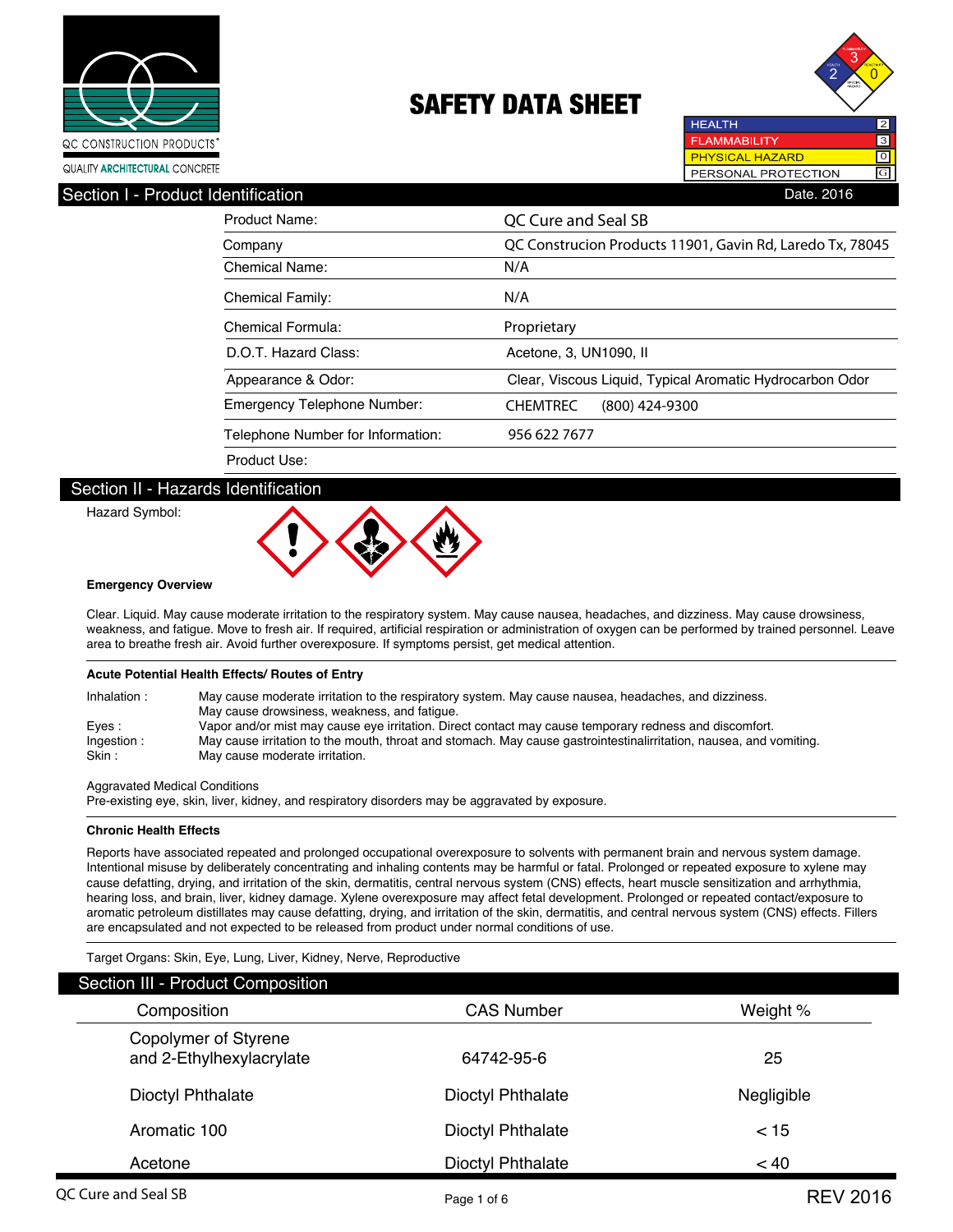### Section IV - First Aid Measures

Get immediate medical attention for any significant overexposure.

- Inhalation : Move to fresh air. If required, artificial respiration or administration of oxygen can be performed by trained personnel.Leave area to breathe fresh air. Avoid further overexposure. If symptoms persist, get medical attention.
- Eye contact : Flush with water for at least 15 minutes while holding eye lids apart. Get medical attention immediately.
- Skin contact : Wash area of contact thoroughly with hand cleaner followed by soap and water. If irritation, rash or other disorders develop, get medical attention immediately.

Ingestion : Do not induce vomiting unless advised by a physician. Call nearest Poison Control Center or Physician immediately.

### Section V - Fire Fighting Measure

| Flash point:                           | 108 °F, 42 °C                                                                                                                                                                                                     |
|----------------------------------------|-------------------------------------------------------------------------------------------------------------------------------------------------------------------------------------------------------------------|
| Method:                                | Setaflash Closed Cup                                                                                                                                                                                              |
| Lower explosion limit :                | 1 %(V) Solvent                                                                                                                                                                                                    |
| Upper explosion limit :                | 7 %(V) Solvent                                                                                                                                                                                                    |
| Autoignition temperature :             | Not available.                                                                                                                                                                                                    |
| Extinguishing media:                   | If water fog is ineffective, use carbon dioxide, dry chemical or foam.                                                                                                                                            |
| Hazardous combustion products:         | Smoke, fumes. Carbon monoxide and carbon dioxide can form. Nitrogen oxides can form.                                                                                                                              |
| Protective equipment for firefighters: | Use accepted fire fighting techniques. Wear full firefighting protective clothing, including<br>self-contained breathing apparatus (SCBA). Water may be used to cool containers to<br>minimize pressure build-up. |

### Section VI - Accidental Release Measures

Use appropriate protective equipment. Avoid contact with material. Remove sources of ignition immediately. Stop flow of material if safe to do so. Contain spill and keep out of water courses. Ventilate area.

### Section VII - Handling and Storage

Prevent inhalation of vapor, ingestion, and contact with skin eyes and clothing. Keep container closed whennot in use. Precautions also apply to emptied containers. To prevent generation of static discharges, use bonding/grounding connection when pouring liquid. Extinguish all ignition sources including pilot lights, nonexplosion proof motors and electrical equipment until vapors dissipate. Personal protective equipment must be worn during maintenance or repair of contaminated mixer, reactor, or other equipment. Keep container closed when not in use. Vapor may migrate to sources of ignition. Do not smoke, weld, generate sparks, or use flamenear container. Store in sealed containers in a cool, dry, ventilated warehouse location.

### Section VIII - Exposure Controls / Personal Protection

| Respiratory protection : | Wear appropriate, properly fitted NIOSH/MSHA approved organic vapor or supplied air<br>respirator when airborne contaminant level(s) are expected to exceed exposure limits<br>indicated on the MSDS. Follow manufacturer's directions for respirator use. |
|--------------------------|------------------------------------------------------------------------------------------------------------------------------------------------------------------------------------------------------------------------------------------------------------|
| Hand protection :        | Use suitable impervious nitrile or neoprene gloves and protective apparel to reduce<br>exposure.                                                                                                                                                           |
| Eve protection :         | Wear appropriate eye protection. Wear chemical safety goggles and/or face shield to<br>prevent eye contact. Do not wear contact lenses. Do not touch eyes with contaminated<br>body parts or materials. Have eye washing facilities readily available.     |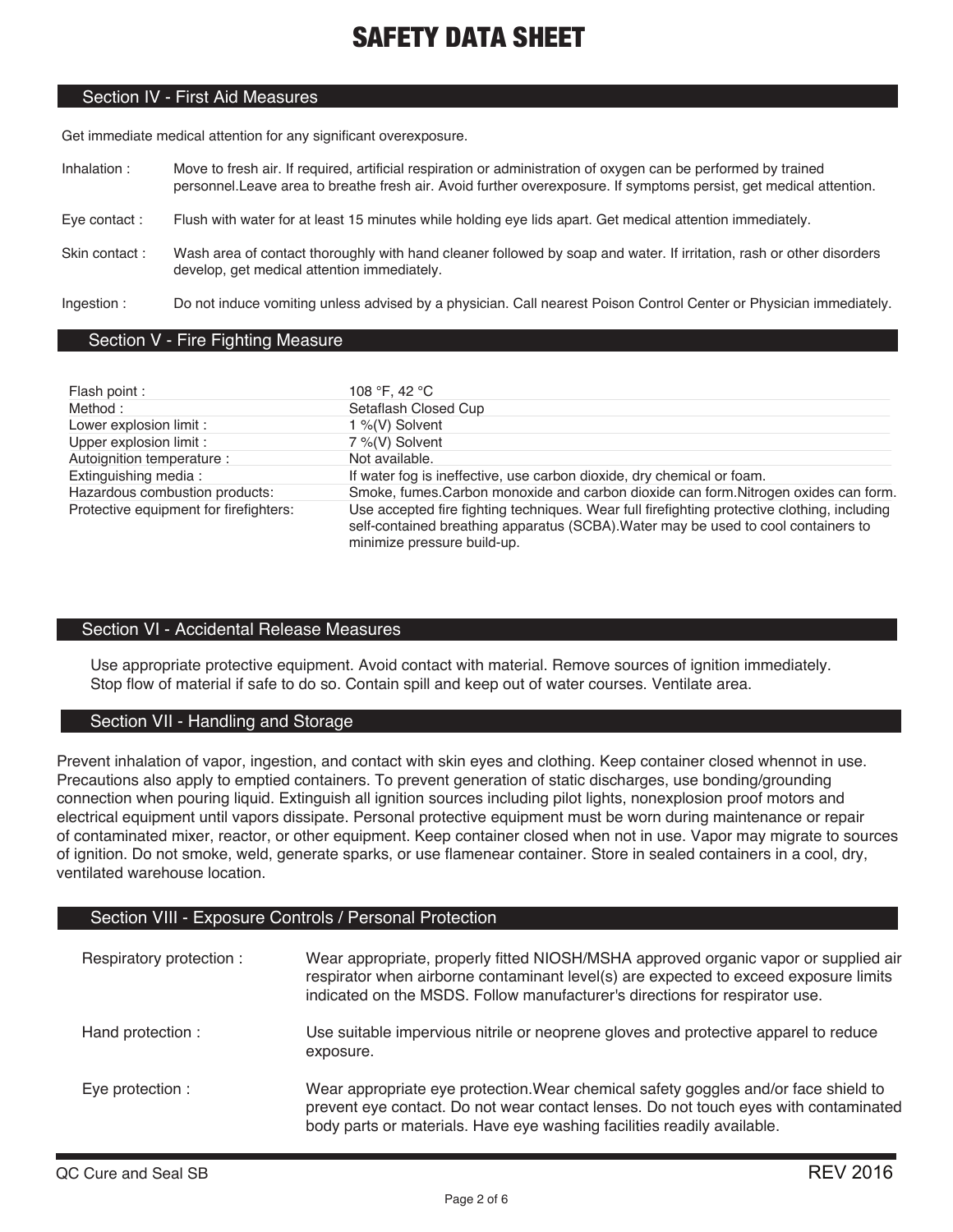## Section VIII - Exposure Controls / Personal Protection

| Protective measures:                                     | at regular intervals. |                                                                              |                    |           | Use professional judgment in the selection, care, and use. Inspect and replace equipment    |
|----------------------------------------------------------|-----------------------|------------------------------------------------------------------------------|--------------------|-----------|---------------------------------------------------------------------------------------------|
| Engineering measures:                                    |                       | exhaust when the general ventilation is inadequate.                          |                    |           | Use only in well ventilated areas. Provide maximum ventilation in enclosed areas. Use local |
| <b>Chemical Name:</b>                                    | <b>CAS Number:</b>    |                                                                              | Regulatión:        | Limit:    | Form:                                                                                       |
| 1,2,4-Trimethylbenzene                                   | $95 - 63 - 6$         |                                                                              | <b>ACGIH TWA:</b>  | 25 ppm    |                                                                                             |
| 1,3,5-Trimethylbenzene                                   | 108-67-8              |                                                                              | <b>ACGIH TWA:</b>  | 25 ppm    |                                                                                             |
| Xylene                                                   | 1330-20-7             |                                                                              | <b>ACGIH TWA:</b>  | 100 ppm   |                                                                                             |
|                                                          |                       |                                                                              | <b>ACGIH STEL:</b> | 150 ppm   |                                                                                             |
|                                                          |                       |                                                                              | <b>OSHA PEL:</b>   | 435 mg/m3 |                                                                                             |
| Cumene                                                   | 98-82-8               |                                                                              | <b>ACGIH TWA:</b>  | 50 ppm    |                                                                                             |
|                                                          |                       |                                                                              | <b>OSHA PEL:</b>   | 245 mg/m3 |                                                                                             |
| 1,2,3-Trimethylbenzene                                   | 526-73-8              |                                                                              | <b>ACGIH TWA:</b>  | 100 ppm   |                                                                                             |
|                                                          |                       |                                                                              | <b>ACGIH STEL:</b> | 125 ppm   |                                                                                             |
|                                                          |                       |                                                                              | <b>OSHA PEL:</b>   | 435 mg/m3 |                                                                                             |
| Section IX - Physical and Chemical Properties            |                       |                                                                              |                    |           |                                                                                             |
| Form:                                                    |                       | Liquid                                                                       |                    |           |                                                                                             |
| Color:                                                   |                       | Clear                                                                        |                    |           |                                                                                             |
| Odor:                                                    |                       | <b>Aromatic Solvent</b>                                                      |                    |           |                                                                                             |
| pH:                                                      |                       | Not available.                                                               |                    |           |                                                                                             |
| Vapour pressure :                                        |                       | Not available.                                                               |                    |           |                                                                                             |
| Vapor density:                                           |                       | Heavier than air                                                             |                    |           |                                                                                             |
| Melting point/range:                                     |                       | Not available.                                                               |                    |           |                                                                                             |
| Freezing point:                                          |                       | Not available.                                                               |                    |           |                                                                                             |
| Boiling point/range:                                     |                       | Not available.                                                               |                    |           |                                                                                             |
| Water solubility:                                        |                       | Negligible                                                                   |                    |           |                                                                                             |
| Specific Gravity:                                        |                       | 0.93                                                                         |                    |           |                                                                                             |
| % Volatile Weight:                                       |                       | 71.9%                                                                        |                    |           |                                                                                             |
| Section X - Reactivity / Estability                      |                       |                                                                              |                    |           |                                                                                             |
| Substances to avoid:                                     |                       | Oxidizing agents. Strong acids. Strong bases.                                |                    |           |                                                                                             |
|                                                          |                       | Stable under normal conditions. Avoid welding arcs, flames or other high     |                    |           |                                                                                             |
| Stability:                                               |                       | temperature sources.                                                         |                    |           |                                                                                             |
| Hazardous polymerization:                                | Will not occur.       |                                                                              |                    |           |                                                                                             |
| Section XI - Toxicological Information                   |                       |                                                                              |                    |           |                                                                                             |
| Xylene, CAS-No.: 1330-20-7                               |                       |                                                                              |                    |           |                                                                                             |
| Acute oral toxicity (LD-50 oral)                         |                       |                                                                              |                    |           | 4,300 mg/kg (Rat) 1,590 mg/kg (Mouse) 6,670 mg/kg (Rat) 3,523 - 8,600 mg/kg                 |
|                                                          |                       | (Rat) 5,627 mg/kg (Mouse)                                                    |                    |           |                                                                                             |
| Acute inhalation toxicity (LC-50)                        |                       | 6,350 mg/l for 4 h (Rat) 3,907 mg/l for 6 h (Mouse) 8,000 mg/l for 4 h (Rat) |                    |           |                                                                                             |
|                                                          |                       |                                                                              |                    |           |                                                                                             |
| Cumene, CAS-No.: 98-82-8                                 |                       |                                                                              |                    |           |                                                                                             |
| Acute oral toxicity (LD-50 oral)                         |                       | 2,910 mg/kg (Rat) 1,400 mg/kg (Rat)                                          |                    |           |                                                                                             |
| Acute inhalation toxicity (LC-50)                        |                       | 2,000 mg/l for 7 h (Mouse) 8,000 mg/l for 4 h (Rat) 24.7                     |                    |           |                                                                                             |
|                                                          | mg/l for 2 h (Mouse)  |                                                                              |                    |           |                                                                                             |
| Ethylbenzene, CAS-No.: 100-41-4                          |                       |                                                                              |                    |           |                                                                                             |
| Acute oral toxicity (LD-50 oral)                         |                       | 5,460 mg/kg (Rat) 3,500 mg/kg (Rat)                                          |                    |           |                                                                                             |
| Acute dermal toxicity (LD-50 oral) 17,800 mg/kg (Rabbit) |                       |                                                                              |                    |           |                                                                                             |
| Section XII - Ecological Information                     |                       |                                                                              |                    |           |                                                                                             |

**No Data Available**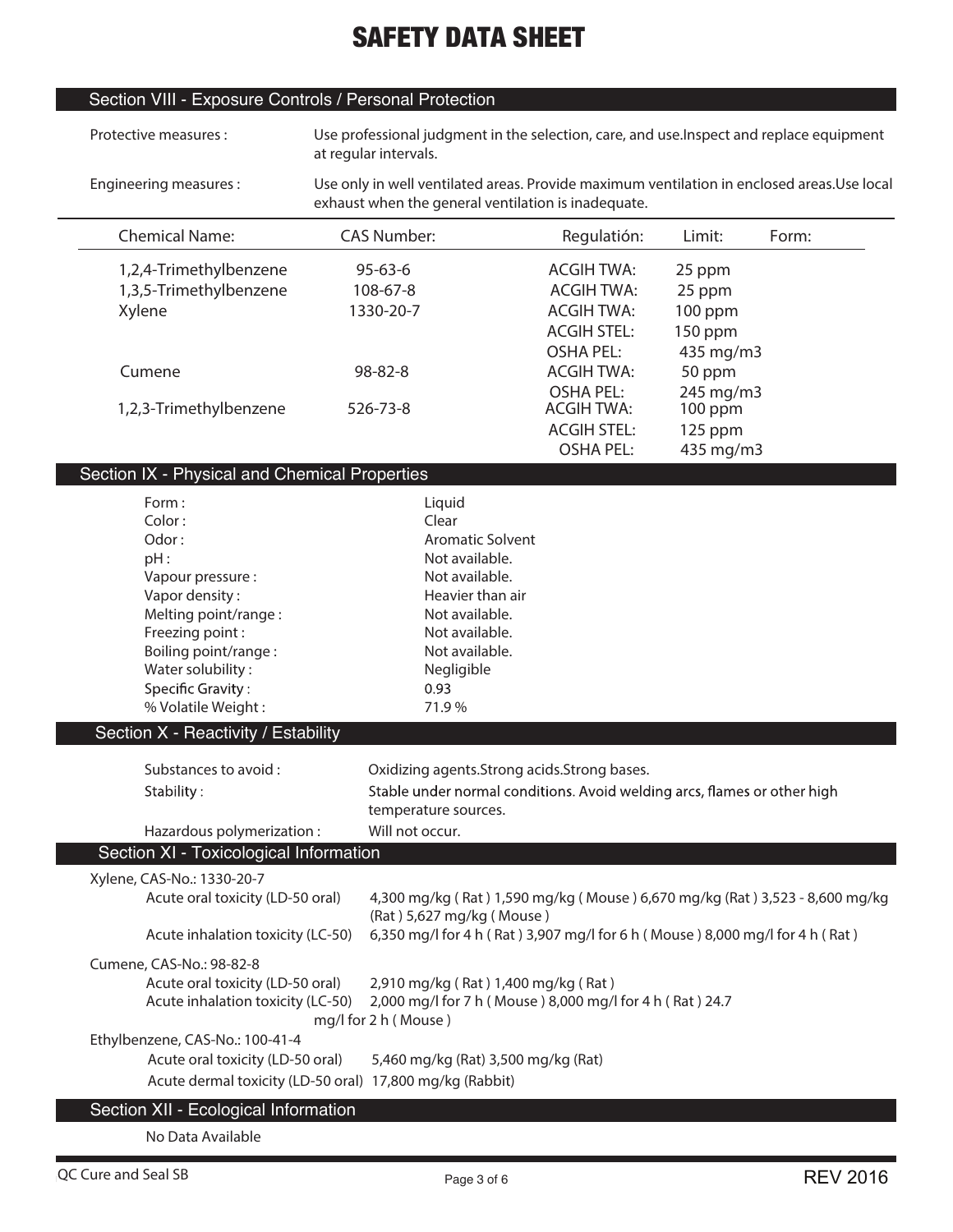### Section XIII - Disposal Considerations

**RCRA Class : D001: Reportable Quantity = 100 lbs. (Characteristic of ignitability)** This classification applies only to the material as it was originally produced.

**Disposal Method : Subject to hazardous waste treatment, storage, and disposal requirements under RCRA. Recycle or incinerate waste at EPA approved facility or dispose of in compliance with federal, state and local regulations.**

### Section XIV - Transportation / Shipping Data

CFR / DOT: Not Regulated<br>
TDG: Not Regulated TDG: Not Regulated<br>
IMDG: UN1866. RESI IMDG: UN1866, RESIN SOLUTION, 3, PG III<br>Further Information: The above shipping description may no The above shipping description may not be accurate for all container sizes and all modes of transportation. Please refer to Bill of Lading.

### Section XV - Regulatory Information

### **North American Inventories:**

All components are listed or exempt from the TSCA inventory. This product or its components are listed on, or exempt from the Canadian Domestic Substances List.

#### **U.S. Federal Regulations:**

SARA 313 Components :

| 1,2,4-Trimethylbenzene CAS: | $95 - 63 - 6$  |
|-----------------------------|----------------|
| Xylene CAS:                 | 1330-20-7      |
| Cumene CAS:                 | $98 - 82 - 8$  |
| Ethylbenzene CAS:           | $100 - 41 - 4$ |

SARA 311/312 Hazards : Acute Health Hazard Fire Hazard

| OSHA Hazardous Components :                  |  |
|----------------------------------------------|--|
| 1,2,4-Trimethylbenzene CAS:<br>$95 - 63 - 6$ |  |
| 108-67-8<br>1,3,5-Trimethylbenzene CAS:      |  |
| 1330-20-7<br>Xylene CAS:                     |  |
| Cumene CAS:<br>98-82-8                       |  |
| $100 - 41 - 4$<br>Ethylbenzene CAS:          |  |

OSHA Status: Considered hazardous based on the following criteria: : Irritant

| OSHA Flammability: II                           |         |
|-------------------------------------------------|---------|
| Regulatory VOC (less water and exempt solvent): | 647 a/l |
| VOC Method 310:                                 | 71.94 % |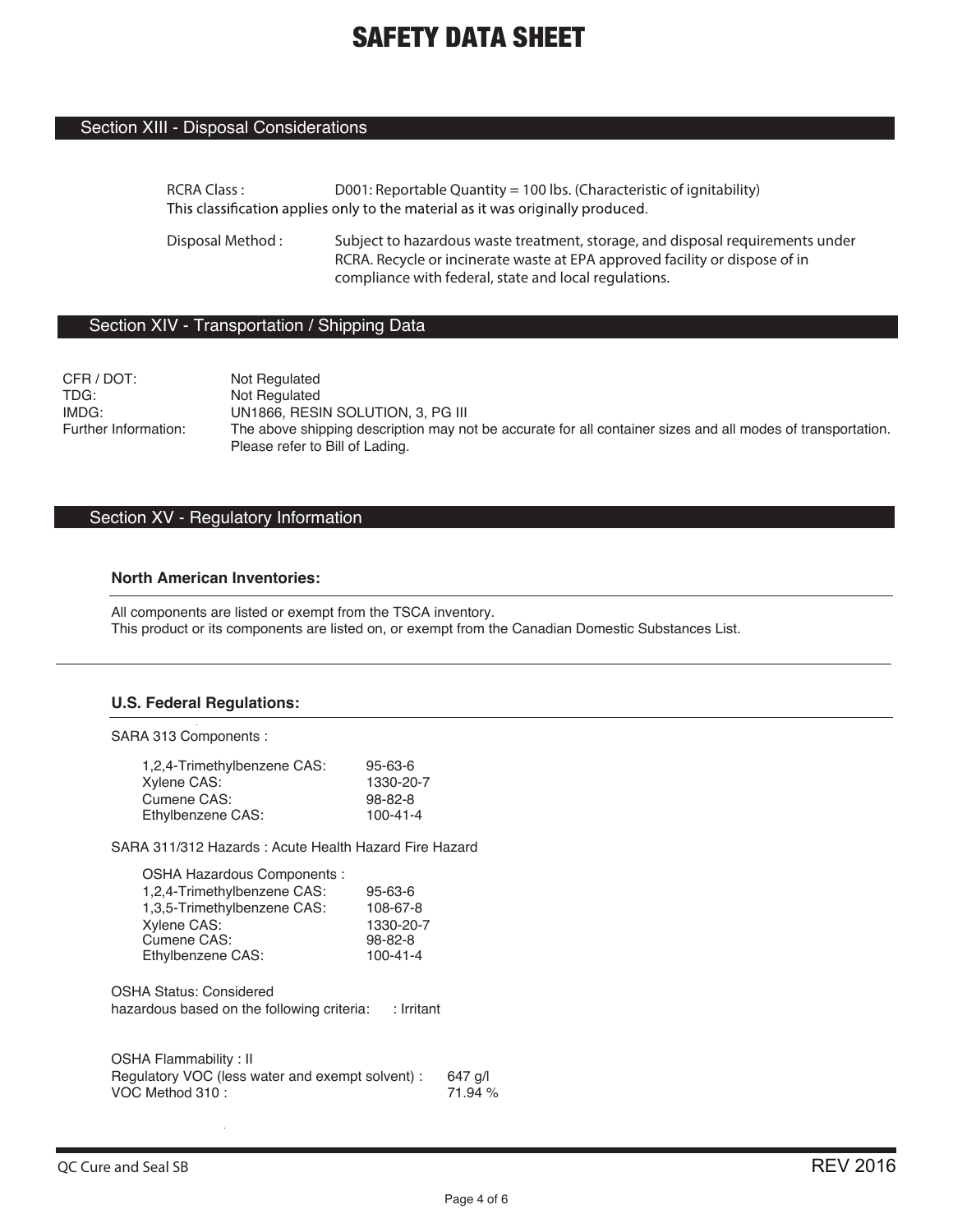| Section XV - Regulatory Information |                                          |                         |
|-------------------------------------|------------------------------------------|-------------------------|
| <b>U.S. State Regulations:</b>      |                                          |                         |
| <b>MASS RTK Components:</b>         |                                          |                         |
|                                     | 1,2,4-Trimethylbenzene                   | CAS: 95-63-6            |
|                                     | 1,3,5-Trimethylbenzene                   | CAS: 108-67-8           |
|                                     | Xylene                                   | CAS: 1330-20-7          |
|                                     | Cumene                                   | CAS: 98-82-8            |
| Penn RTK Components :               |                                          |                         |
|                                     | Aromatic petroleum distillates           | CAS: 64742-95-6         |
|                                     | 1,2,4-Trimethylbenzene                   | CAS: 95-63-6            |
|                                     | Styrene Ethylhexyl Acrylate<br>Copolymer | NJ TSRN# 51721300-5841P |
|                                     | 1,3,5-Trimethylbenzene                   | CAS: 108-67-8           |
|                                     | Xylene                                   | CAS: 1330-20-7          |
|                                     | Cumene                                   | CAS: 98-82-8            |
|                                     | Bis (2-propylheptyl) phthalate           | CAS: 53306-54-0         |
| NJ RTK Components :                 |                                          |                         |
|                                     | Aromatic petroleum distillates           | CAS 64742-95-6          |
|                                     | 1,2,4-Trimethylbenzene                   | CAS: 95-63-6            |
|                                     | Styrene Ethylhexyl Acrylate<br>Copolymer | NJ TSRN# 51721300-5841P |
|                                     | 1,3,5-Trimethylbenzene                   | CAS: 108-67-8           |
|                                     | Xylene                                   | CAS: 1330-20-7          |
|                                     | Cumene                                   | CAS: 98-82-8            |
|                                     | diethylbenzene, Mixed Isomers            | CAS: 25340-17-4         |

### Components under California Proposition 65:

WARNING! Contains chemicals known to the State of California to cause cancer, birth defects and/or other reproductive harm

| Section XVI - Other Information                                                      |                                                                                                                                                                                                                                                                                                                                                                                                                                                                                                                                                                                                                                                                                                                                                                                                        |                    |                                                                                                                                                                                                                                                                                                                                                                                                                                   |
|--------------------------------------------------------------------------------------|--------------------------------------------------------------------------------------------------------------------------------------------------------------------------------------------------------------------------------------------------------------------------------------------------------------------------------------------------------------------------------------------------------------------------------------------------------------------------------------------------------------------------------------------------------------------------------------------------------------------------------------------------------------------------------------------------------------------------------------------------------------------------------------------------------|--------------------|-----------------------------------------------------------------------------------------------------------------------------------------------------------------------------------------------------------------------------------------------------------------------------------------------------------------------------------------------------------------------------------------------------------------------------------|
| HMIS Rating:                                                                         | <b>HEALT</b><br><b>FLAMMABILITY</b><br><b>REACTIVITY</b><br>PPE                                                                                                                                                                                                                                                                                                                                                                                                                                                                                                                                                                                                                                                                                                                                        | 2<br>3<br>$\Omega$ | $0 =$ Minimum<br>$1 =$ Slight<br>$2 =$ Moderate<br>$3 =$ Serious<br>$4 =$ Severe                                                                                                                                                                                                                                                                                                                                                  |
| Further information:<br>Prepared by: Rich Mikol<br>Legend<br>Liability Act<br>System | the safe use of the product under every foreseeable condition.<br>CERCLA - Comprehensive Environmental Response, Compensation, and<br>RCRA - Resource Conservation and Recovery Act<br>DOT - Department of Transportation RTK - Right To Know<br>DSL - Domestic Substance List SARA - Superfund Amendments and Reauthorization Act<br>EPA - Environmental Protection Agency STEL - Short Term Exposure Limit<br>HMIS - Hazardous Materials Information System TLV - Threshold Limit Value<br>IARC - International Agency for Research on Cancer TSCA - Toxic Substances Control Act<br>MSHA - Mine Safety Health Administration TWA - Time Weighted Average<br>NDSL - Non-Domestic Substance List V - Volume<br>NTP - National Toxicology Program<br>WHMIS - Workplace Hazardous Materials Information |                    | For Industrial Use Only. Keep out of Reach of Children. The hazard information herein is offered solely for the<br>consideration of the user, subject to their own investigation of compliance with applicable regulations, including<br>ACGIH - American Conference of Governmental Hygienists PEL - Permissible Exposure Limit<br>NIOSH - National Institute for Occupational Safety and Health VOC - Volatile Organic Compound |